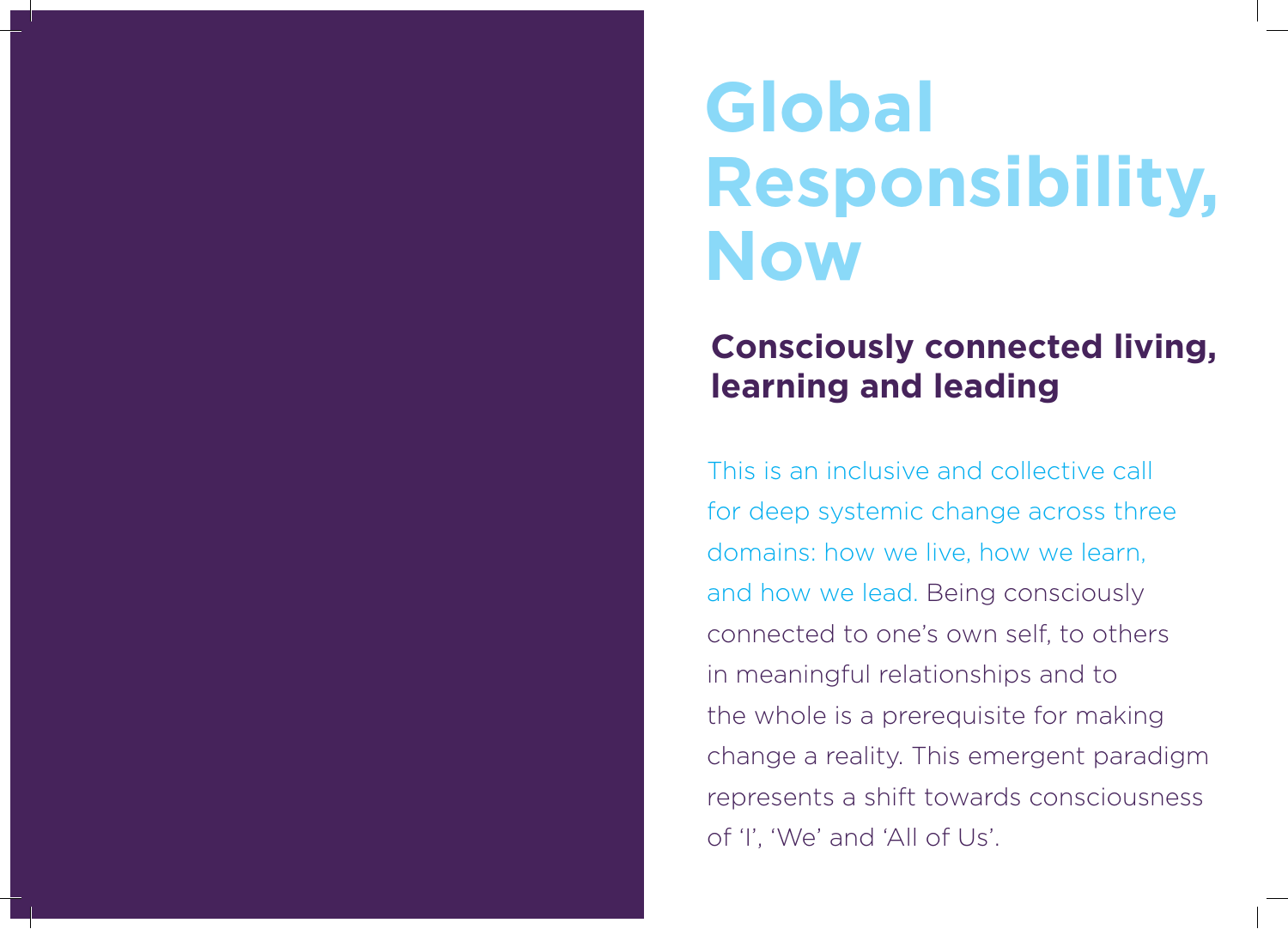**As eight billion of us collectively press against multiple planetary boundaries, with associated challenges to societal and economic stability, the time has come to activate our global responsibility gene.**

#### Global responsibility is about…

Always acting with the common good in mind.

Being consciously aware of the interconnectivity and interdependency of the world.

Recognising that change needs to take place at the personal, organisational and systemic levels - I, We, and All of Us.

Creating impact at the organisational and systemic levels through the leadership and practice of committed, dedicated and empowered individuals willing to bring a 'whole person' approach to their living, learning and leading.

Being true to fundamental values regarding human freedom, dignity, respect, equal opportunities and human rights, as well as contributing to the achievement of the Sustainable Development Goals.

Operating with an entrepreneurial approach of "Think big. Act small. Start now."

Hands-on results on the ground through actions that stand the chance of producing long-lasting, scalable effects.

#### Asking the essential questions that represent the emerging spirit and need of our time signifies the start of this journey...

- What is the longing of the moment?
- What kind of world do we want to build together with the immense resources and creativity we have at our disposal?
- What are the emerging practices that enable globally responsible progress?
- What does it mean to be human today?
- Which voices need to be heard and echoed in this context and where?

For all dedicated to the development of a peaceful world with prosperity and dignity for all, we must continue the work for a better integrated world...

- Where understanding and connection are persistently sought after
- Where competition serves the whole and collaboration is the norm
- Where the good for 'I', 'We' and 'All of Us' is recognised in parallel
- Where systemic change is kept in view when making individual and organisational choices
- Where global responsibility is thoroughly present in learning, living and leading.

This globally responsible mode of thinking, acting and being relies on cultivating wisdom and innovating within three critical domains...

- How we live and make a living
- How we learn and facilitate learning
- How we lead individually and collectively and to what end